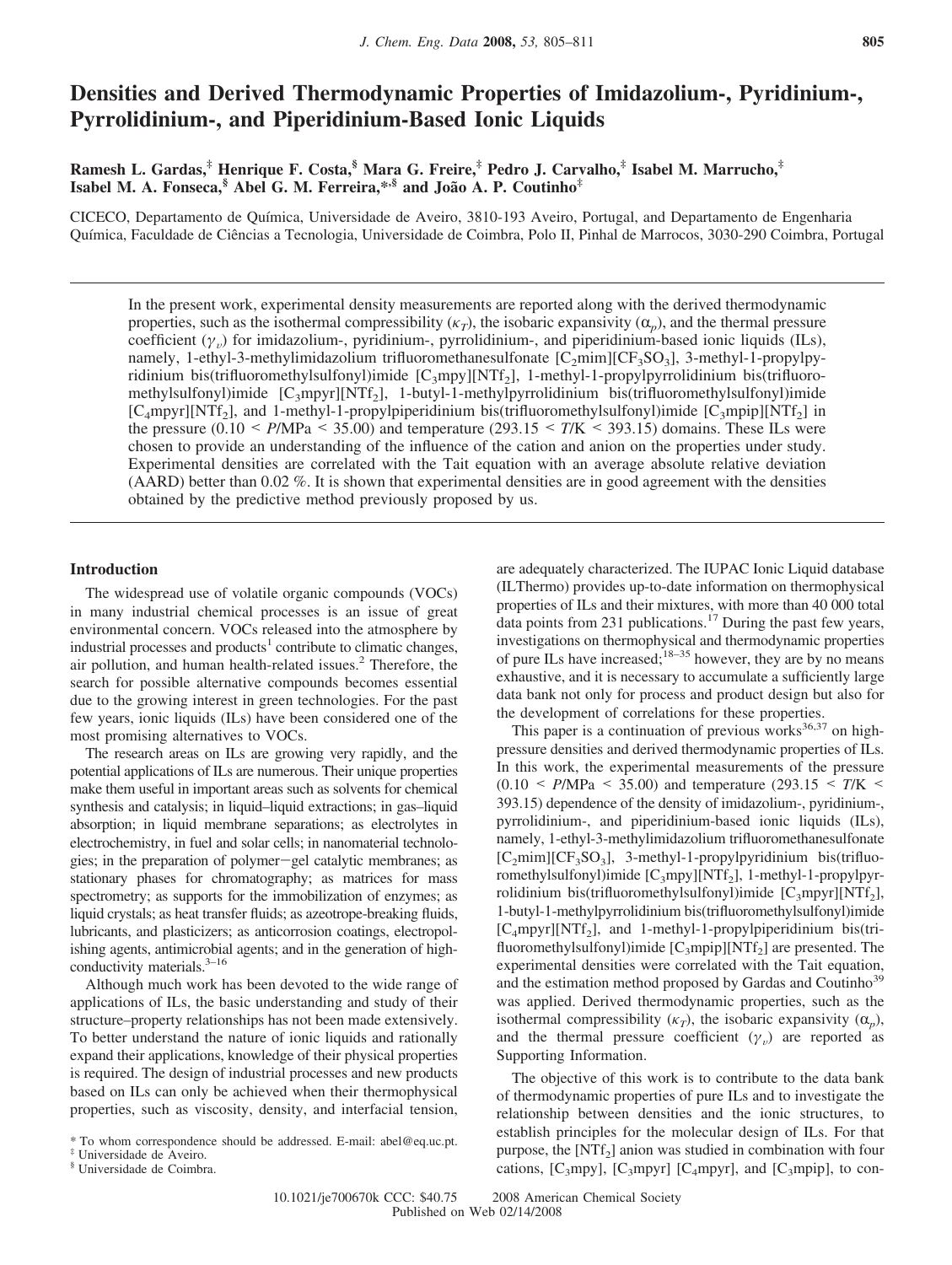**Table 1. Experimental Density,**  $\rho$ **, Data for**  $[C_2 \text{min}][CF_3 SO_3]$ **, [C3mpy][NTf<sup>2</sup> ], and [C3mpip][NTf<sup>2</sup> ] as a Function of Temperature and Pressure**

|                      | $\rho$ /kg·m <sup>-3</sup> at T/K |        |        |                    |        |        |        |  |  |
|----------------------|-----------------------------------|--------|--------|--------------------|--------|--------|--------|--|--|
| p/MPa                | 293.15                            | 303.15 | 313.15 | 323.15             | 333.15 | 353.15 | 393.15 |  |  |
| $[C_2min][CF_3SO_3]$ |                                   |        |        |                    |        |        |        |  |  |
| 0.10                 | 1379.6                            | 1370.2 | 1361.1 | 1352.0             | 1342.8 | 1325.3 | 1291.1 |  |  |
| 1.00                 | 1380.0                            | 1370.7 | 1361.6 | 1352.5             | 1343.3 | 1325.9 | 1291.7 |  |  |
| 2.00                 | 1380.6                            | 1371.5 | 1362.2 | 1353.2             | 1344.0 | 1326.6 | 1292.4 |  |  |
| 3.00                 | 1381.1                            | 1372.1 | 1362.9 | 1353.8             | 1344.6 | 1327.2 | 1293.2 |  |  |
| 4.00                 | 1381.8                            | 1372.7 | 1363.5 | 1354.4             | 1345.3 | 1327.9 | 1293.9 |  |  |
| 5.00                 | 1382.5                            | 1373.2 | 1364.1 | 1355.1             | 1346.0 | 1328.6 | 1294.5 |  |  |
| 7.50                 | 1383.9                            | 1374.6 | 1365.7 | 1356.7             | 1347.6 | 1330.3 | 1296.4 |  |  |
| 10.00                | 1385.4                            | 1376.1 | 1367.3 | 1358.2             | 1349.2 | 1332.0 | 1298.1 |  |  |
| 15.00                | 1388.2                            | 1379.0 | 1370.2 | 1361.2             | 1352.3 | 1335.3 | 1302.0 |  |  |
| 20.00                | 1391.0                            | 1381.9 | 1373.1 | 1364.2             | 1355.4 | 1338.5 | 1305.2 |  |  |
| 25.00                | 1393.7                            | 1384.7 | 1376.0 | 1367.2             | 1358.4 | 1341.9 | 1308.7 |  |  |
| 30.00                | 1396.4                            | 1387.5 | 1378.8 | 1370.1             | 1361.4 | 1344.8 | 1312.0 |  |  |
| 35.00                | 1399.1                            | 1390.2 | 1381.6 | 1372.9             | 1364.3 | 1347.8 | 1315.3 |  |  |
| $[C_3mpy][NTf_2]$    |                                   |        |        |                    |        |        |        |  |  |
| 0.10                 | 1454.9                            | 1444.4 | 1433.9 | 1423.7             | 1413.6 | 1393.7 | 1354.8 |  |  |
| 1.00                 | 1455.6                            | 1445.3 | 1434.8 | 1424.5             | 1414.4 | 1394.6 | 1355.8 |  |  |
| 2.00                 | 1456.4                            | 1446.1 | 1435.6 | 1425.3             | 1415.3 | 1395.5 | 1356.9 |  |  |
| 3.00                 | 1457.1                            | 1446.8 | 1436.4 | 1426.1             | 1416.1 | 1396.4 | 1357.9 |  |  |
| 4.00                 | 1457.9                            | 1447.6 | 1437.3 | 1427.0             | 1417.0 | 1397.4 | 1359.0 |  |  |
| 5.00                 | 1458.7                            | 1448.4 | 1438.0 | 1427.8             | 1417.8 | 1398.0 | 1360.0 |  |  |
| 7.50                 | 1460.5                            | 1450.3 | 1440.0 | 1429.9             | 1419.8 | 1400.2 | 1362.5 |  |  |
| 10.00                | 1462.4                            | 1452.2 | 1441.9 | 1431.9             | 1421.9 | 1402.5 | 1365.0 |  |  |
| 15.00                | 1466.1                            | 1455.9 | 1445.7 | 1435.7             | 1425.9 | 1406.8 | 1369.7 |  |  |
| 20.00                | 1469.6                            | 1459.6 | 1449.5 | 1439.5             | 1429.9 | 1411.0 | 1374.3 |  |  |
| 25.00                | 1473.1                            | 1463.1 | 1453.1 | 1443.3             | 1433.7 | 1415.1 | 1378.8 |  |  |
| 30.00                | 1476.5                            | 1466.6 | 1456.7 | 1446.9             | 1437.4 | 1419.0 | 1383.2 |  |  |
| 35.00                | 1479.8                            | 1470.0 | 1460.3 | 1450.5             | 1441.1 | 1422.9 | 1387.5 |  |  |
|                      |                                   |        |        | $[C_3mpip][NTf_2]$ |        |        |        |  |  |
| 0.10                 | 1416.9                            | 1407.2 | 1397.4 | 1387.6             | 1377.0 | 1358.5 | 1322.3 |  |  |
| 1.00                 | 1417.6                            | 1407.8 | 1398.1 | 1388.3             | 1377.8 | 1359.3 | 1323.2 |  |  |
| 2.00                 | 1418.3                            | 1408.6 | 1398.9 | 1389.1             | 1378.6 | 1360.2 | 1324.3 |  |  |
| 3.00                 | 1419.0                            | 1409.3 | 1399.5 | 1389.9             | 1379.3 | 1361.1 | 1325.3 |  |  |
| 4.00                 | 1419.6                            | 1410.0 | 1400.2 | 1390.6             | 1380.1 | 1361.9 | 1326.2 |  |  |
| 5.00                 | 1420.3                            | 1410.7 | 1401.0 | 1391.4             | 1380.9 | 1362.8 | 1327.3 |  |  |
| 7.50                 | 1422.0                            | 1412.5 | 1402.8 | 1393.2             | 1382.8 | 1364.7 | 1329.7 |  |  |
| 10.00                | 1423.8                            | 1414.3 | 1404.7 | 1395.1             | 1384.8 | 1366.7 | 1331.8 |  |  |
| 15.00                | 1427.1                            | 1417.7 | 1408.2 | 1398.7             | 1388.5 | 1370.7 | 1336.3 |  |  |
| 20.00                | 1430.4                            | 1421.1 | 1411.7 | 1401.9             | 1392.3 | 1374.7 | 1340.7 |  |  |
| 25.00                | 1433.7                            | 1424.4 | 1415.1 | 1405.0             | 1396.0 | 1378.4 | 1344.8 |  |  |
| 30.00                | 1436.8                            | 1427.6 | 1418.4 | 1408.6             | 1399.5 | 1382.1 | 1348.9 |  |  |
| 35.00                | 1439.9                            | 1430.7 | 1421.7 | 1412.1             | 1403.0 | 1385.7 | 1353.0 |  |  |

clude about the cation effect and also to study the effect of alkyl chain length on the pyrrolidinium ring on the density and derived properties. The effect of alkyl chain length on the imidazoliumbased ILs, having the  $[CF<sub>3</sub>SO<sub>3</sub>]$  anion, on the density and derived properties has been studied. This study complements our previously published data<sup>36</sup> for 1-butyl-3-methylimidazolium trifluoromethanesulfonate  $[C_4 \text{min}][CF_3 SO_3]$ . To the best of our knowledge, this is also the first description of densities and derived properties of  $[C_3mpy][NTf_2]$  and  $[C_3mpip][NTf_2]$  ILs.

### **Experimental Section**

*Materials.* Experimental densities were measured for imidazolium-, pyridinium-, pyrrolidinium-, and piperidinium-based ILs, namely,  $[C_2 \text{mim}][CF_3 SO_3]$ ,  $[C_3 \text{mpy}][NTf_2]$ ,  $[C_3 \text{mpyr}][NTf_2]$ , [ $C_4$ mpyr][NTf<sub>2</sub>], and [ $C_3$ mpip][NTf<sub>2</sub>]. The [ $C_2$ mim][ $CF_3SO_3$ ] was acquired at IoLiTec with mass fraction purities > 99 % and halogen free since it was produced directly from ethylimidazole and methyltriflate.  $[C_3mpy][NTf_2]$ ,  $[C_3mpyr][NTf_2]$ ,  $[C_4mpyr][NTf_2]$ , and  $[C_3mpip][NTf_2]$  were acquired from IoLiTec with mass fraction purities > 99 % and a bromide impurity mass fraction <  $10^{-4}$ .

To reduce the water content and volatile compounds to negligible values, a vacuum (0.1 Pa) at moderate temperature (353 K) for at least 48 h was applied to all the IL samples prior to their use. After this procedure, we checked the purity of each IL by  ${}^{1}H$ ,  ${}^{13}C$ , and  ${}^{19}F$  NMR, and the water content in the ILs was determined, with a Metrohm 831 Karl Fischer coulometer indicating very low levels of water mass fraction content, as (21, 48, 26, 21, and 22) $\cdot 10^{-6}$  for [C<sub>2</sub>mim][CF<sub>3</sub>SO<sub>3</sub>], [C<sub>3</sub>mpy][NTf<sub>2</sub>], [ $C_3$ mpyr][NTf<sub>2</sub>], [ $C_4$ mpyr][NTf<sub>2</sub>], and [ $C_3$ mpip][NTf<sub>2</sub>], respectively. The analyte used for the coulometric Karl Fischer titration was Hydranal-Coulomat AG from Riedel-de Haën.

*Experimental Procedure.* Experimental densities were measured using an Anton Paar DMA 60 digital vibrating tube densimeter, with a DMA 512P measuring cell in the temperature range (293.15 to 393.15) K and pressure range (0.10 to 35.00) MPa. The temperature in the vibrating tube cell was measured with a platinum resistance probe which has a temperature uncertainty of  $\pm$  0.01 K coupled with a GW Instek Dual Display Digital Multimeter GDM-845. A Julabo P-5 thermostatic bath with silicone oil as circulating fluid was used in the thermostat circuit of the measuring cell which was held constant to  $\pm$  0.01 K.

The required pressure was generated and controlled with a Pressure Generator model 50-6-15, High Pressure Equipment Co., using acetone as the hydraulic fluid. The diameter of the metallic tube is  $1.59 \cdot 10^{-3}$  m, and the buffer is more than 1 m in length which guarantees the inexistence of diffusion of the hydraulic liquid in the liquid contained in the cell of the densimeter. Pressures were measured with a pressure transducer (Wika Transmitter S-10, WIKA Alexander Wiegand GmbH & Co.) with a maximum uncertainty of  $\pm$  0.03 MPa. An NI PCI-6220 data acquisition board (DAQ) from National Instruments (NI) was used for the real-time registration of values of period, temperature, and pressure. For this task, a Labview application was developed. Modules of temperature (NI SCC-FT01) and pressure (NI SCC-CI20) were installed into an NI SC-2345 carrier and connected to the DAQ board.

The calibration of the vibrating tube densimeter was described in a previous work of Gardas et al.<sup>40</sup> The equation proposed by Niesen $41$  which has a solid theoretical basis as discussed by Holcom and Outcal $t^{42}$  was used for that purpose. The standard deviation of the fitting is in the order of  $\pm 1 \text{ kg} \cdot \text{m}^{-3}$ . The average absolute relative deviation, AARD, from the experimental data to the fitting is 0.02 % for all the ILs studied.

The influence of the viscosity on the densities was evaluated. To check the effect of viscosity in the density, a viscosity correction for compounds with viscosities  $\leq 100$  mPa $\cdot$ s was applied with the equation proposed for the density uncertainty of an Anton Paar DMA 512 densimeter.<sup>43</sup> For compounds with viscosities higher than 400 mPa·s, the correction factor becomes constant<sup>44</sup> and equal to  $0.5 \text{ kg} \cdot \text{m}^{-3}$ , and between (100 and 400) mPa ·s, the viscosity correction follows an intermediate behavior. For example, the available viscosity data for  $[C_2 \text{min}][CF_3 SO_3]^{45}$ and  $\left[C_4mpyr\right]\left[NTf_2\right]^{46}$  at atmospheric pressure and temperature in the range (293.15 to 348.15) K, where the viscosity of both ILs is  $\leq 100$  mPa $\cdot$ s, allowed us to calculate an average density uncertainty less than  $0.5 \text{ kg} \cdot \text{m}^{-3}$ . For other ILs and/or other higher pressures where the viscosity increases, the correction value was assumed as  $0.5 \text{ kg} \cdot \text{m}^{-3}$ , being less than the uncertainty in the overall density data, which is  $1 \text{ kg} \cdot \text{m}^{-3}$ , and for that reason, viscosity corrections were neglected in the present work.

### **Results and Discussion**

*Density Measurements.* Density measurements were carried out at temperatures ranging from (293.15 to 393.15) K and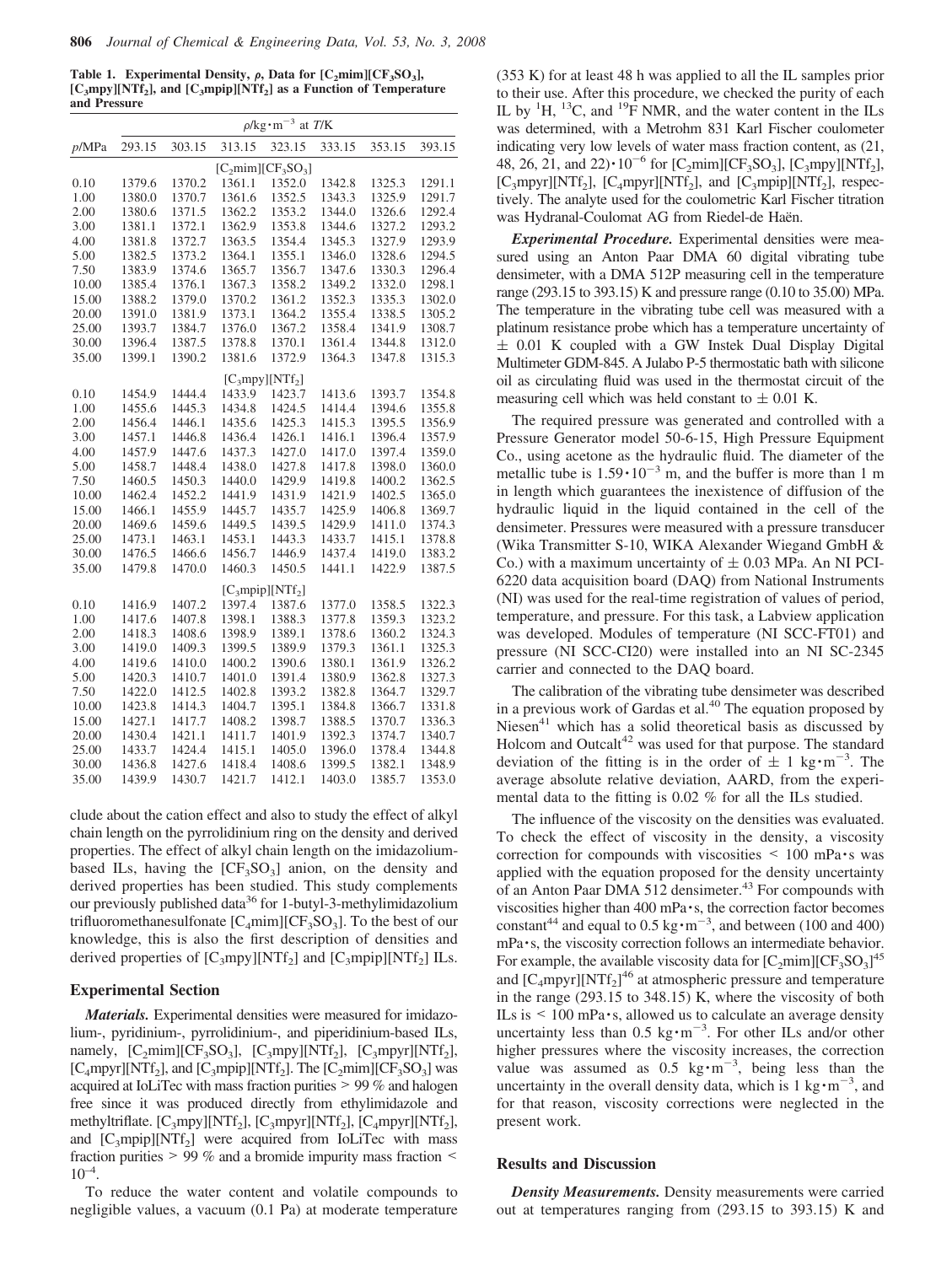**Table 2.** Experimental Density,  $\rho$ , Data for  $[C_3mpyr][NTf_2]$  and **[C4mpyr][NTf<sup>2</sup> ] as a Function of Temperature and Pressure**

|       | $\rho$ /kg·m <sup>-3</sup> at <i>T</i> /K |        |        |        |        |        |        |  |  |
|-------|-------------------------------------------|--------|--------|--------|--------|--------|--------|--|--|
| p/MPa | 293.15                                    | 303.15 | 313.15 | 323.15 | 333.15 | 353.15 | 393.15 |  |  |
|       | $[C_3mpyr][NTf_2]$                        |        |        |        |        |        |        |  |  |
| 0.10  | 1438.6                                    | 1428.6 | 1418.6 | 1408.7 | 1399.0 | 1380.0 | 1343.2 |  |  |
| 1.00  | 1439.3                                    | 1429.3 | 1419.3 | 1409.4 | 1399.7 | 1380.8 | 1344.0 |  |  |
| 2.00  | 1440.0                                    | 1430.0 | 1420.1 | 1410.1 | 1400.5 | 1381.7 | 1344.9 |  |  |
| 3.00  | 1440.7                                    | 1430.8 | 1420.9 | 1411.0 | 1401.4 | 1382.5 | 1345.8 |  |  |
| 4.00  | 1441.4                                    | 1431.6 | 1421.7 | 1411.8 | 1402.2 | 1383.4 | 1346.8 |  |  |
| 5.00  | 1442.1                                    | 1432.2 | 1422.5 | 1412.6 | 1403.0 | 1384.3 | 1347.8 |  |  |
| 7.50  | 1444.0                                    | 1434.1 | 1424.3 | 1414.4 | 1405.0 | 1386.4 | 1350.2 |  |  |
| 10.00 | 1445.8                                    | 1435.9 | 1426.3 | 1416.3 | 1407.0 | 1388.5 | 1352.5 |  |  |
| 15.00 | 1449.2                                    | 1439.4 | 1429.9 | 1420.1 | 1410.8 | 1392.6 | 1357.1 |  |  |
| 20.00 | 1452.6                                    | 1443.0 | 1433.4 | 1423.8 | 1414.6 | 1396.6 | 1361.5 |  |  |
| 25.00 | 1456.0                                    | 1446.4 | 1436.9 | 1427.4 | 1418.3 | 1400.4 | 1365.8 |  |  |
| 30.00 | 1459.2                                    | 1449.7 | 1440.3 | 1431.0 | 1421.9 | 1404.2 | 1370.0 |  |  |
| 35.00 | 1462.3                                    | 1453.0 | 1443.6 | 1434.4 | 1425.4 | 1407.9 | 1374.0 |  |  |
|       | $[C_{4}mpyr][NTf_{2}]$                    |        |        |        |        |        |        |  |  |
| 0.10  | 1409.1                                    | 1399.3 | 1389.5 | 1379.8 | 1370.2 | 1351.5 | 1315.2 |  |  |
| 1.00  | 1409.7                                    | 1399.9 | 1390.1 | 1380.4 | 1370.9 | 1352.3 | 1316.1 |  |  |
| 2.00  | 1410.5                                    | 1400.7 | 1390.9 | 1381.2 | 1371.7 | 1353.2 | 1317.1 |  |  |
| 3.00  | 1411.2                                    | 1401.4 | 1391.7 | 1382.0 | 1372.5 | 1354.1 | 1318.1 |  |  |
| 4.00  | 1411.9                                    | 1402.2 | 1392.5 | 1382.8 | 1373.4 | 1354.9 | 1319.1 |  |  |
| 5.00  | 1412.6                                    | 1402.9 | 1393.3 | 1383.6 | 1374.2 | 1355.8 | 1320.0 |  |  |
| 7.50  | 1414.4                                    | 1404.8 | 1395.2 | 1385.6 | 1376.1 | 1357.9 | 1322.5 |  |  |
| 10.00 | 1416.1                                    | 1406.6 | 1397.0 | 1387.5 | 1378.1 | 1360.0 | 1324.8 |  |  |
| 15.00 | 1419.6                                    | 1410.1 | 1400.7 | 1391.3 | 1382.0 | 1364.1 | 1329.5 |  |  |
| 20.00 | 1423.0                                    | 1413.6 | 1404.3 | 1394.9 | 1385.8 | 1368.1 | 1333.7 |  |  |
| 25.00 | 1426.3                                    | 1417.0 | 1407.7 | 1398.5 | 1389.5 | 1371.9 | 1338.0 |  |  |
| 30.00 | 1429.6                                    | 1420.3 | 1411.1 | 1402.0 | 1393.1 | 1375.7 | 1342.2 |  |  |
| 35.00 | 1432.8                                    | 1423.6 | 1414.4 | 1405.4 | 1396.6 | 1379.4 | 1346.2 |  |  |

pressures from (0.10 to 35.00) MPa. The experimental data obtained are reported in Tables 1 and 2 for all the ILs studied.

Density data for some of the studied ILs are already available in the open literature but only at atmospheric pressure,  $27,45-50$  and the relative deviations between the experimental data obtained in this work are presented in Figure 1. To the best of our knowledge, no literature data on densities were previously available for  $[C_3mpy][NTf_2]$  and  $[C_3mpip][NTf_2]$ . Experimental data for  $[C_2min][CF_3SO_3]$ ,  $[C_3mpyr][NTf_2]$ , and  $[C_4mpyr][NTf_2]$  are in good agreement with available literature values, the relative deviations ranging from  $(-1.0 \text{ to } 0.9)$  %. Experimental density values are lower (within 1.0  $\%$ ) than Rodriguez and Brennecke,  $45$ Arce et al.,<sup>47</sup> and Vercher et al.<sup>48</sup> for  $[C_2min][CF_3SO_3]$ . The same deviations are obtained for  $[C_3mpyr][NTf_2]$  and  $[C_4mpyr][NTf_2]$ when compared with MacFarlane et al.<sup>49</sup> The data of [C<sub>4</sub>mpyr][NTf<sub>2</sub>] are higher (within 0.9 %) than the values of Tokuda et al.<sup>46</sup> and Anthony et al.<sup>50</sup> and show both negative and positive deviations (ranging from  $-0.7$  % to 0.7 %) from the values of Kato and Gmehling.<sup>27</sup> These deviations can be due essentially to the salt's purity including water and halide content and also to the experimental technique adopted.

From the experimental densities for a given anion, it is observed that as the alkyl chain length in the pyrrolidinium cation increases the density of the corresponding IL decreases, similar to that observed for imidazolium-based ILs.<sup>37</sup> The average molar volume change of  $(16.2 \pm 0.5)$  cm<sup>3</sup>·mol<sup>-1</sup> is observed in the measured data by the addition of a  $-CH<sub>2</sub>$  group to the pyrrolidinum cation, whereas considering our previous data<sup>36</sup> for [C<sub>4</sub>mim][CF<sub>3</sub>SO<sub>3</sub>], it is (16.4  $\pm$  0.5) cm<sup>3</sup>·mol<sup>-1</sup> for the addition of a  $-CH<sub>2</sub>$  group to the imidazolium cation which is in good agreement with the our previous work $36,37$  and also the works by Azevedo et al.<sup>22,23</sup> and Esperança et al.<sup>24,25</sup> and is anion-size independent.

The molar volumes for a series of ionic liquids with the same anion,  $[NTf_2]$ <sup>-</sup>, seem to increase with the effective cation size



**Figure 1.** Relative deviations between the experimental density data of this work and those reported in the literature as a function of temperature at 0.10 MPa. [ $C_2$ mim] [CF<sub>3</sub>SO<sub>3</sub>]:  $\diamond$ , Rodriguez and Brennecke;<sup>45</sup> ◆, Arce et al.;<sup>47</sup> ×, Vercher et al.<sup>48</sup> [C<sub>3</sub>mpyr][NTf<sub>2</sub>]: ▲, MacFarlane et al.<sup>49</sup> [C<sub>4</sub>mpyr][NTf<sub>2</sub>]:  $\Delta$ , Kato and Gmehling;<sup>27</sup> +, Tokuda et al.;<sup>46</sup>  $\Box$ , Anthony et al.;<sup>50</sup>, MacFarlane et al.<sup>49</sup>

in the order  $[C_3mim] \leq [C_3mpyr] \leq [C_3mpy] \leq [C_3mpip]$ , by taking into account the results for  $[C_3$ mim][NTf<sub>2</sub>] from Esperança et al.<sup>25</sup> The molar volumes for  $[C_2mim]$ <sup>+</sup> increase with the effective anion size in the order  $[CF_3SO_3] \leq [NTf_2]$ , and by taking into account the results of our previous papers,  $36,37$ they show the same trend,  $[C(CN)_3] < [BF_4] < [PF_6] <$  $[CF<sub>3</sub>SO<sub>3</sub>]$  < [NTf<sub>2</sub>]. Due to differences in molecular weight, this effect is not directly translated in a similar dependence in the densities. The results of this study indicate that the densities of ILs from families other than the imidazolium can be manipulated by judicious selection of the cation and anion. A regular increase in the molar volume with the addition of  $-CH<sub>2</sub>$ groups to the cation alkyl chain length was observed.

*Derived Thermodynamic Properties.* The liquid densities were correlated with the Tait equation,<sup>38</sup> and other thermodynamic properties such as the isothermal compressibility,  $\kappa_T$ , the isobaric expansivity,  $\alpha_p$ , and the thermal pressure coefficient,  $\gamma_v$ , were calculated and reported as Supporting Information. The results show that the Tait equation correlates well the pure ILs studied with an average absolute relative deviation (AARD) inferior to 0.02 %.

The following form of the Tait equation<sup>38</sup>

$$
\rho = \frac{\rho(T, P = 0.1 \text{ MPa})}{\left\{1 - C \ln \frac{(B + P)}{(B + 0.1)}\right\}}
$$
(1)

where

$$
\rho(T, P = 0.1 \text{ MPa}) = a_1 + a_2 T + a_3 T^2 \tag{2}
$$

was fitted to the density data. In eq 2,  $a_1$ ,  $a_2$ , and  $a_3$  were found by fitting to the experimental  $\rho(T, P = 0.1 \text{ MPa})$  and are given in Table 3.

Coefficient *B* is defined as

$$
B = b_1 + \frac{b_2}{T}
$$
 (3)

The coefficients  $C$ ,  $b_1$ , and  $b_2$  were obtained by fitting the Tait equation to experimental data, and their values along with thestandard deviation  $\sigma$  of fit are given in Table 4. The standard deviation is defined by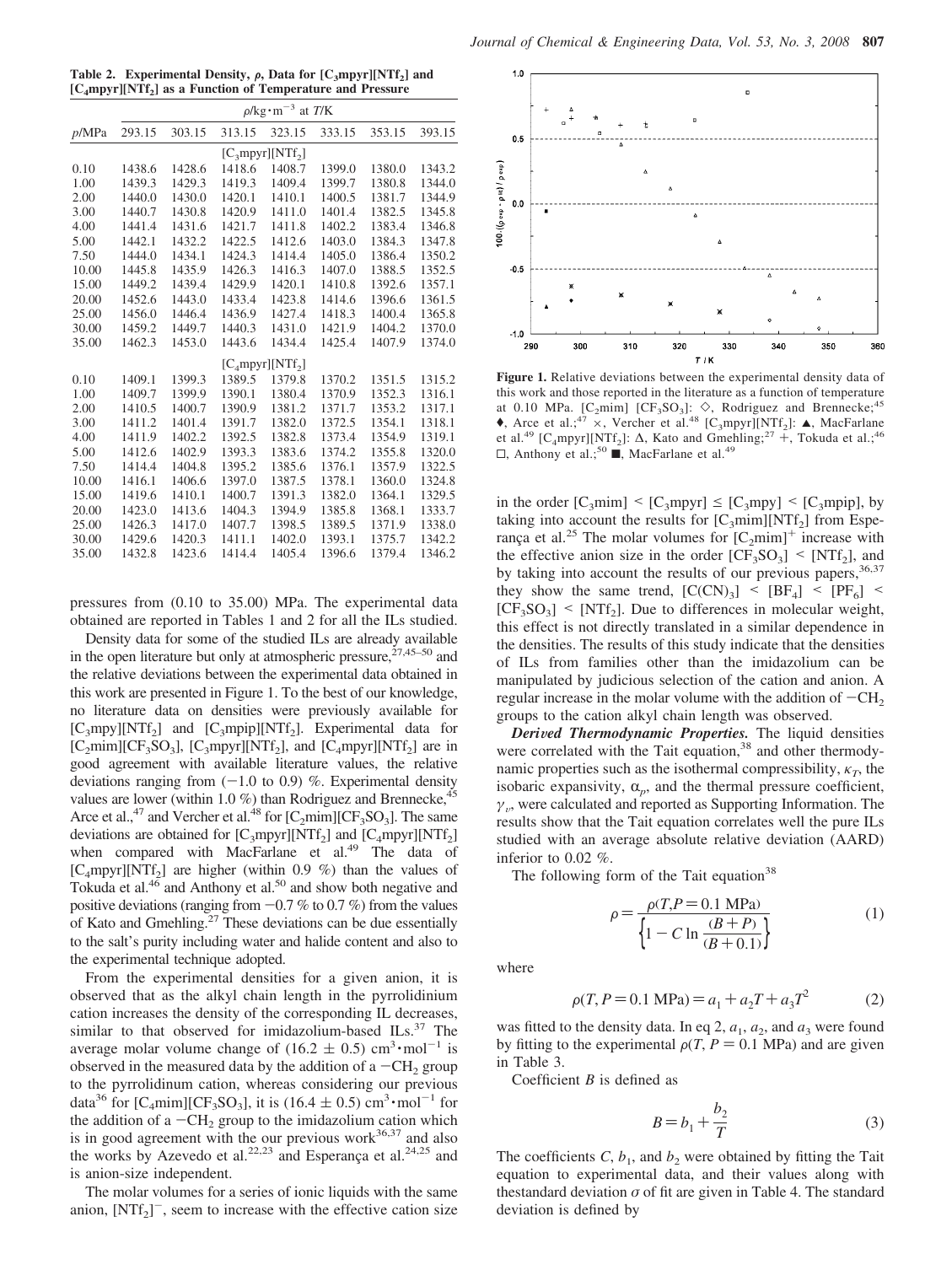**808** *Journal of Chemical & Engineering Data, Vol. 53, No. 3, 2008*

$$
\sigma = \left[ \sum_{i=1}^{N_{\rm p}} (\rho_{\rm{calcd}} - \rho_{\rm{expl}})_i^2 / (N_{\rm p} - k) \right]^{1/2}
$$
(4)

where  $N_p$  represents the number of data points ( $N_p = 91$ ) and *k* is the number of adjusted parameters  $(k = 3)$ . The average absolute relative deviation (AARD) was defined as

$$
AARD = \frac{\sum_{i=1}^{N_p} |(\rho_{\text{calcd}} - \rho_{\text{exptl}})/\rho_{\text{exptl}}|_i}{N_p}
$$
(5)

and is listed in Table 4. Figure 2 shows the good agreement between the experimental density data and isotherms obtained with the Tait equation.

The Tait equation is an integrated form of an empirical equation representative of the isothermal compressibility behavior versus pressure. The effect of pressure in density can be best described by the isothermal compressibility,  $\kappa_T$ , which is calculated according to the following expression

$$
k_T = -\frac{1}{V_m} \left(\frac{\partial V_m}{\partial P}\right)_T = \frac{1}{\rho} \left(\frac{\partial \rho}{\partial P}\right)_T = \left(\frac{\partial \ln \rho}{\partial P}\right)_T\tag{6}
$$

where  $\rho$  is the density and *P* the pressure at constant temperature, *T*. The isothermal compressibilities can be calculated using eqs 1 and 6

$$
k_T = \left(\frac{C}{B+P}\right) \left(\frac{\rho}{\rho(T, P = 0.1 \text{ MPa})}\right) \tag{7}
$$

For illustration purposes, the isothermal compressibilities of  $[C_3mpy][NTf_2]$  are shown in Figure 3. The ILs become more compressible with increasing temperature and less compressible with increasing pressure. The calculated values of  $k_T$  are presented in the Supporting Information, as Tables ST1. In the studied range of temperature (293.15 to 393.15) K and pressure (0.10 to 35.00) MPa, the isothermal compressibility range in  $GPa^{-1}$  is 0.380 to 0.577, 0.438 to 0.777, 0.431 to 0.726, 0.435 to 0.754, and 0.415 to 0.749, respectively, for  $[C_2 \text{min}][CF_3 SO_3]$ ,  $[C_3 \text{mpy}][NTf_2]$ ,  $[C_3mpyr][NTf_2]$ ,  $[C_4mpyr][NTf_2]$ , and  $[C_3mpip][NTf_2]$ . The isothermal compressibilities for a series of ionic liquids with the same anion,  $[NTf_2]$ <sup>-</sup>, seem to increase in the order  $[C_3mpip] < [C_3mpyr]$  $\leq$  [C<sub>3</sub>mpy]. Unfortunately, there is no literature data available for the isothermal compressibility comparison of the studied ILs. From the law of propagation of errors, we have found, by the analysis of all studied ILs, that the minimum uncertainty in  $k_T$  was  $\pm 2 \cdot 10^{-3}$ 

**Table 3. Coefficients of Equation 2, along with Standard Deviation of the Fit**  $(\sigma)$ 

|                                          | a <sub>1</sub>    | a <sub>2</sub>                                  | $a_3 \cdot 10^4$                                | σ                             |
|------------------------------------------|-------------------|-------------------------------------------------|-------------------------------------------------|-------------------------------|
| П.                                       | $kg \cdot m^{-3}$ | $\text{kg}\cdot\text{m}^{-3}\cdot\text{K}^{-1}$ | $\text{kg}\cdot\text{m}^{-3}\cdot\text{K}^{-2}$ | $\text{kg}\cdot\text{m}^{-3}$ |
| $[C_2min][CF_3SO_3]$                     | 1699.418          | $-1.2449$                                       | 5.248                                           | 0.09                          |
| [C <sub>3</sub> mpy][NTf <sub>2</sub> ]  | 1807.635          | $-1.3551$                                       | 5.172                                           | 0.09                          |
| $[C_3mpyr][NTf_2]$                       | 1786.720          | $-1.3614$                                       | 5.935                                           | 0.05                          |
| $[C_4mpyr][NTf_2]$                       | 1747.237          | $-1.3129$                                       | 5.444                                           | 0.05                          |
| [C <sub>3</sub> mpip][NTf <sub>2</sub> ] | 1776.104          | $-1.4293$                                       | 6.990                                           | 0.39                          |

**Table 4. Coefficients of Equations 1 and 3, along with Standard Deviation of the Fit (**σ**) and Average Absolute Relative Deviation (AARD) of Equation 1**

|                                          |         | b <sub>1</sub> | $b_2 \cdot 10^{-4}$ | σ                               |          |
|------------------------------------------|---------|----------------|---------------------|---------------------------------|----------|
| liquid                                   | C       | MPa            |                     | $MPa \cdot K$ kg $\cdot m^{-3}$ | $AARD\%$ |
| $[C2min][CF3SO3]$                        | 0.10547 | $-3.9665$      | 7.3426              | 0.10                            | 0.01     |
| [C <sub>3</sub> mpy][NTf <sub>2</sub> ]  | 0.08002 | $-37.156$      | 5.5043              | 0.15                            | 0.01     |
| [C <sub>3</sub> mpyr][NTf <sub>2</sub> ] | 0.09097 | $-33.353$      | 6.2336              | 0.10                            | 0.01     |
| $[C_{4}mpyr][NTf_{2}]$                   | 0.08782 | $-41.507$      | 6.2097              | 0.09                            | 0.01     |
| [C <sub>3</sub> mpip][NTf <sub>2</sub> ] | 0.07924 | $-50.494$      | 6.1401              | 0.30                            | 0.02     |



**Figure 2.** Isotherms of the density,  $\rho$ , for  $[C_2 \text{min}][CF_3SO_3]$ . The symbols refer to the experimental data: O, 293.15 K; □, 303.15 K;  $\Delta$ , 313.15 K;  $\nabla$ , 323.15 K; ◇, 333.15 K; •, 353.15 K; ■, 393.15 K. The curves are calculated with Tait equation, eq 1.



**Figure 3.** Isotherms for the isothermal compressibility of  $[C_3mpy][NTf_2]$ : O, 293.15 K;  $□$ , 303.15 K;  $∆$ , 313.15 K;  $∇$ , 323.15 K;  $\diamond$ , 333.15 K; •, 353.15 K;  $\blacksquare$ , 393.15 K. The curves were fitted to data.

 $GPa^{-1}$  (at 293.15 K, 35 MPa), and the maximum was  $\pm$  0.5  $GPa^{-1}$ (at 393.15 K, 0.1 MPa).

The IL isothermal compressibilities are similar to those of water and high-temperature molten salts and are less compressible than organic solvents due to the strong Coulombic interactions between the ions.<sup>29,51</sup>

The isobaric expansivity,  $\alpha_P$  is defined as

$$
\alpha_P = \frac{1}{V_m} \left( \frac{\partial V_m}{\partial T} \right)_P = -\frac{1}{\rho} \left( \frac{\partial \rho}{\partial T} \right)_P = -\left( \frac{\partial \ln \rho}{\partial T} \right)_P \tag{8}
$$

and the following expression is derived from the Tait equation, eq 1

$$
\alpha_{P} = -\left\{\frac{[d\rho(T, P = 0.1 \text{ MPa})/dT]}{\rho(T, P = 0.1 \text{ MPa})}\right\} +
$$

$$
C\left\{\frac{\frac{dB}{dT}(P - 0.1)}{\left[1 - C\ln\left(\frac{B + P}{B + 0.1}\right)\right](B + 0.1)(B + P)}\right\} (9)
$$

where  $dB/dT = -b_2/T^2$ . The values of  $\alpha_p$  are presented in the Supporting Information, as Tables ST2, for all investigated ILs.

The  $\alpha$ <sub>p</sub> decreases with temperature as shown in Figure 4 for [C<sub>3</sub>mpyr][NTf<sub>2</sub>]; nevertheless, the ILs studied do not notably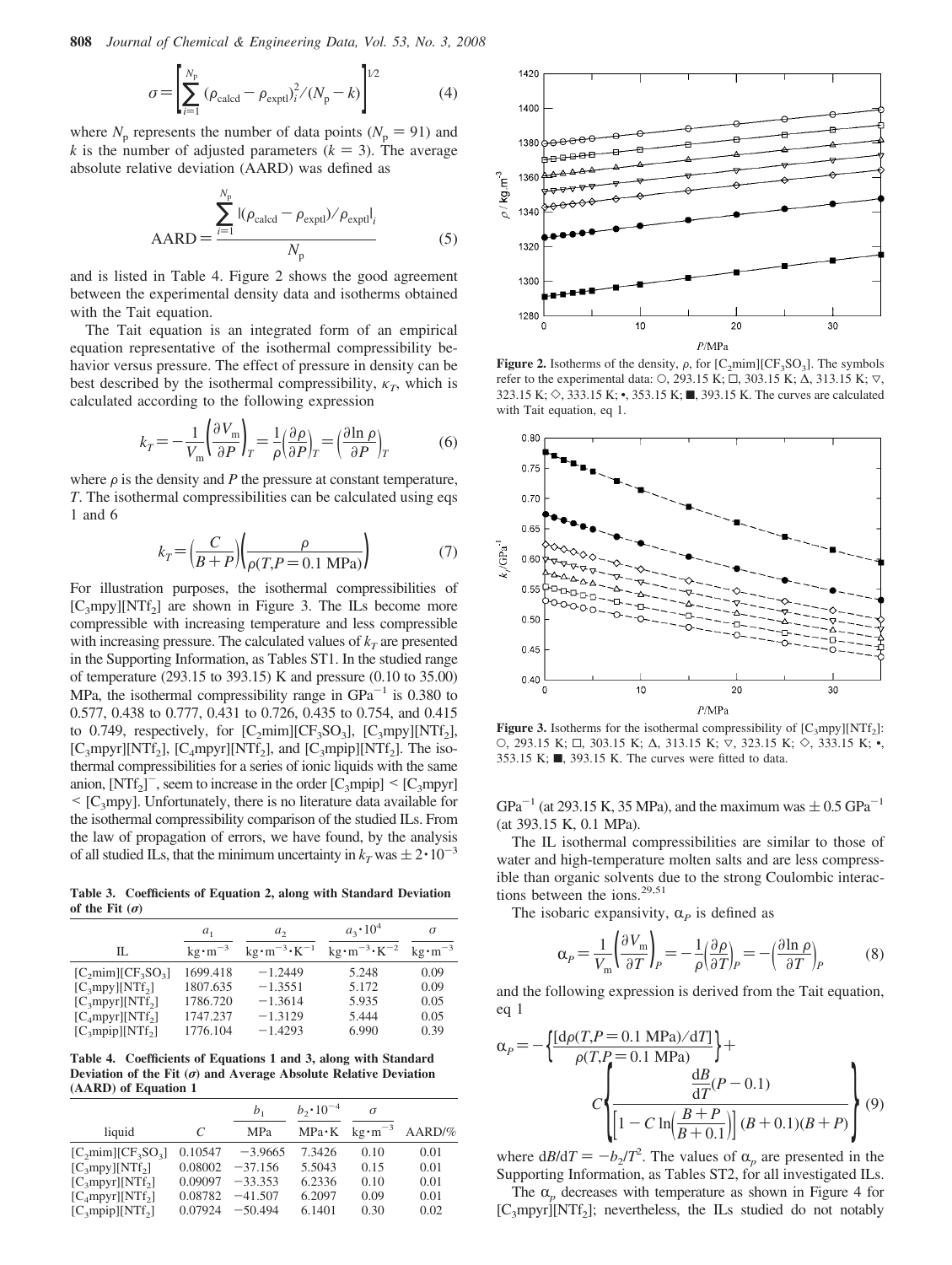

**Figure 4.** Isotherms for the isobaric expansivity of  $[C_3mpyr][NTf_2]$ : O, 293.15 K; □, 303.15 K; △, 313.15 K; ▽, 323.15 K; ◇, 333.15 K; •, 353.15 K;  $\blacksquare$ , 393.15 K. The curves were fitted to data.



**Figure 5.** Isotherms for the thermal pressure coefficient of  $[C_3mpip][NTf_2]$ : O, 293.15 K; □, 303.15 K; Δ, 313.15 K;  $\triangledown$ , 323.15 K;  $\diamond$ , 333.15 K; •, 353.15 K; ■, 393.15 K. The curves were fitted to data.

expand with temperature. However, there are some ILs that present more significant decreases in  $\alpha_p$  with temperature,<sup>52</sup> but in fact, ILs do not expand markedly with temperature and have  $\alpha$ <sub>n</sub> values lower than most organic liquids and similar to that of water. From eq 9, the isobaric expansivity, for the studied range of temperature (293.15 to 393.15) K and pressure (0.10 to 35.00) MPa, is {(0.600 to  $0.679$ ) $\cdot 10^{-3}$ ,  $(0.628 \text{ to } 0.723) \cdot 10^{-3}$ ,  $(0.601 \text{ to } 0.704) \cdot 10^{-3}$ ,  $(0.601 \text{ to } 0.705) \cdot 10^{-3}$ , and  $(0.590 \text{ to } 0.719) \cdot 10^{-3}$  K<sup>-1</sup>, respectively, for  $[C_2 \text{mim}][CF_3SO_3]$ ,  $[C_3 \text{mpy}][NTf_2]$ ,  $[C_3 \text{mpyr}][NTf_2]$ ,  $[C_4mpyr][NTf_2]$ , and  $[C_3mpip][NTf_2]$ . A similar procedure is that used for  $k_T$  which allows us to determine the uncertainties in  $\alpha_p$ . The minimum value was  $\pm 1 \cdot 10^{-5}$  K<sup>-1</sup> (at 293.15 K, 0.1 MPa), and the maximum was  $\pm 7 \cdot 10^{-4}$  K<sup>-1</sup> (at 393.15 K, 35 MPa).

The thermal pressure coefficient,  $\gamma_{\nu}$ , may be calculated according to

$$
\gamma_{\nu} = \frac{\alpha_{p}}{\kappa_{T}} \tag{10}
$$

The thermal pressure coefficients as a function of pressure obtained for investigated ILs are shown in Figure 5 for [C<sub>3</sub>mpip][NTf<sub>2</sub>]. The  $\gamma_v$  decreases with temperature and increases slightly with pressure for all the ILs studied (see Supporting Information, Table ST3). The uncertainties in  $\gamma_{\nu}$ were determined with the law of propagation of errors from



**Figure 6.** (a) Isothermal compressibility at 35.00 MPa as a function of temperature. (b) Isobaric expansivity at 35.00 MPa as a function of temperature for: •,  $[C_2 \text{min}][CF_3SO_3]$ ;  $\circ$ ,  $[C_3 \text{mpy}][NTf_2]$ ;  $\blacktriangledown$ , [C<sub>3</sub>mpyr][NTf<sub>2</sub>];  $\Delta$ , [C<sub>4</sub>mpyr][NTf<sub>2</sub>]; and **I**, [C<sub>3</sub>mpip][NTf<sub>2</sub>].

those of  $\alpha_p$  and  $\kappa_T$ . We have obtained high uncertainties of the same magnitude of the thermal pressure coefficient.

A comparison for the isothermal compressibilities and isobaric thermal expansivities as a function of temperature at a constant pressure of 35.00 MPa for the ILs studied is presented in Figure 6. By considering the studied pyrrolidinium-based ILs, Figure 6 a, there is an indication that the ILs with higher molar volumes are generally more compressible since the  $\kappa_T$  increases with the alkyl chain length of the cation. This behavior of pyrrolidiniumbased ILs is similar to previously studied imidazolium-based ILs.36,37 Moreover, by considering the studied ILs having the same anion,  $[NTf_2]$ <sup>-</sup>, the influence of the cation on the isothermal compressibility and isobaric thermal expansivity is not very pronounced unlike that previously observed for imidazolium-based ILs with different anions.<sup>36,37</sup>

**Density Modeling.** Recently, we proposed a new method<sup>39</sup> for the estimation of ionic liquid densities in a wide range of temperatures (273.15 to 393.15) K and pressures (0.10 to 100) MPa, according to eq 11

$$
\rho = \frac{M}{NV(a + bT + cP)}\tag{11}
$$

where  $\rho$  is the density in kg  $\cdot$  m<sup>-3</sup>; *M* is the molar mass in  $kg \cdot mol^{-1}$ ; *N* is the Avogadro constant; *V* is the molecular volume in  $\mathring{A}^3$ ; *T* is the temperature in K; and *P* is the pressure in MPa. The coefficients *a*, *b*, and *c* were estimated by fitting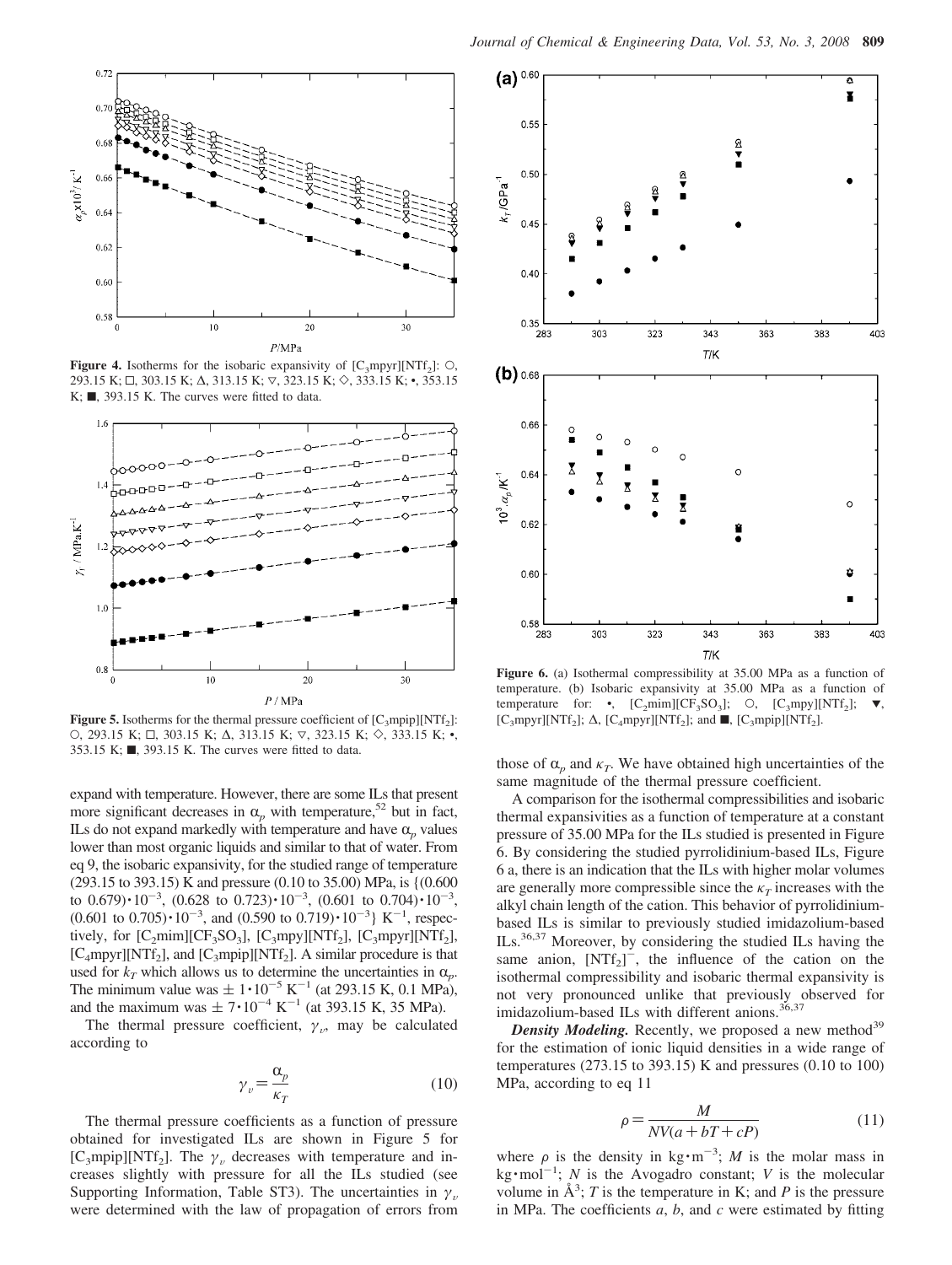**Table 5.** Calculated Densities by Using Equation 11, Molar Mass (*M*), Molecular Volume (*V*), Experimental Average Density ( $\rho_{\text{exnt-av}}$ ), Calculated Average Density ( $\rho_{\rm{calcd-av}}$ ), and Average Absolute Relative Deviation (AARD) of Ionic Liquids

|                                          | $\boldsymbol{M}$   | $V/A^3$ |       |             | $\rho_{\text{exptl-av}}$       | $\rho_{\text{calcd-av}}$ | AARD |
|------------------------------------------|--------------------|---------|-------|-------------|--------------------------------|--------------------------|------|
| ionic liquid                             | $g \cdot mol^{-1}$ | cation  | anion | data points | $\text{kg}\cdot \text{m}^{-3}$ | $kg \cdot m^{-3}$        | $\%$ |
| $[C_2min][CF_3SO_3]$                     | 260.24             | 182     | 129   | 91          | 1353.5                         | 1371.4                   | 1.32 |
| [C <sub>3</sub> mpy][NTf <sub>2</sub> ]  | 416.37             | 230     | 248   | 91          | 1426.8                         | 1427.6                   | 0.11 |
| $[C_3mpyr][NTf_2]$                       | 408.39             | 225     | 248   | 91          | 1411.7                         | 1415.0                   | 0.24 |
| $[C_{4}$ mpyr][NTf <sub>2</sub> ]        | 422.41             | 253     | 248   | 91          | 1382.8                         | 1381.8                   | 0.11 |
| [C <sub>3</sub> mpip][NTf <sub>2</sub> ] | 422.41             | $250^a$ | 248   | 91          |                                |                          |      |

*<sup>a</sup>* Calculated in this work.



**Figure 7.** Relative deviations between the experimental and calculated density data as a function of calculated densities using eq 11 for ionic liquids:  $\Diamond$ , [C<sub>2</sub>mim][CF<sub>3</sub>SO<sub>3</sub>]; □, [C<sub>3</sub>mpy][NTf<sub>2</sub>]; Δ, [C<sub>3</sub>mpyr][NTf<sub>2</sub>]; ×,  $[C_4mpyr][NTf_2].$ 

eq 11 to our previously published experimental data.<sup>36,37</sup> A total amount of ca. 800 density data points were used. The values of coefficients *a*, *b*, and *c* obtained are  $(8.005 \cdot 10^{-1} \pm 2 \cdot 10^{-4})$ ,  $(6.652 \cdot 10^{-4} \pm 7 \cdot 10^{-7})$  K<sup>-1</sup>, and  $(-5.919 \cdot 10^{-4} \pm 2.4 \cdot 10^{-6})$  $MPa^{-1}$ , respectively, at the 95 % confidence level. The average absolute relative deviation of calculated densities from the experimental densities is 0.29 %. The experimental density (*Y*), for the ILs used to obtain coefficients *a*, *b*, and *c* of eq 11, is essentially identical to its calculated density (*X*):  $Y = (0.9998)$  $\pm$  0.0003) *X* (correlation coefficient:  $R^2$  = 0.9989, at 95 % level of confidence). For the density calculation, volume parameters (*V*) of ions and groups were either directly taken from the literature<sup>53</sup> or calculated following the Jenkins procedure.<sup>54</sup> The volume of the 1,1-dimethylpiperidinium cation is estimated in this work as 194  $\AA$ <sup>3</sup> by minimizing the objective function (OF)

$$
\text{OF} = \frac{\sum_{i=1}^{N_{\text{p}}}|(\rho_{\text{calcd}} - \rho_{\text{expl}})/\rho_{\text{expl}}|_{i}}{N_{\text{p}}}
$$
(12)

where  $N_p$  represents the number of data points ( $N_p = 91$ ) of  $[C_3mpip][NTf_2].$ 

The densities of  $[C_2min][CF_3SO_3]$ ,  $[C_3mpy][NTf_2]$ ,  $[C_3mpyr]$ [NTf<sub>2</sub>], and [C<sub>4</sub>mpyr][NTf<sub>2</sub>] were calculated by using eq 11. Calculated densities with the average absolute deviation (AAD) of studied ILs are shown in Table 5. As shown in Figure 7, the experimental densities (*Y*) of  $[C_2mim][CF_3SO_3]$ ,  $[C_3mpy][NTf_2]$ ,  $[C_3mpyr][NTf_2]$ , and  $[C_4mpyr][NTf_2]$  display a very good agreement with the predicted densities  $(X)$  from eq 12:  $Y =$  $(0.9963 \pm 0.0003)$  *X* (correlation coefficient:  $R^2 = 0.9874$ , at 95 % level of confidence).

These results show that the density estimation method proposed by Gardas and Coutinho<sup>39</sup> can be applied with

confidence to ionic liquids from families other than those used on the development of the correlation.

#### **Conclusions**

Experimental density data for five pure ILs in the temperature range (293.15 to 393.15) K and pressure range (0.10 to 35.00) MPa are presented. Density results can be explained by structural variations in the cation and anion. From the experimental data, a proportional molar volume increase was observed with the alkyl chain length of the cation of ILs. The liquid densities were correlated with the Tait equation<sup>38</sup> that has been shown to describe well all the pure ILs studied with an average absolute relative deviation (AARD) less than 0.02 %.

The experimental results were also used to estimate some derivative thermodynamic properties such as the isothermal compressibility, the isobaric expansivity, and the thermal pressure coefficient of the studied ILs that are difficult to obtain by direct measurements at extreme conditions of pressure and temperature.

The Gardas and Coutinho<sup>39</sup> method for the prediction of ionic liquid densities was tested against the measured densities with excellent results showing that it applies to other ionic liquid families than those used for its development.

### **Supporting Information Available:**

An additional three tables. This material is available free of charge via the Internet at http://pubs.acs.org.

### **Literature Cited**

- (1) Brennecke, J. F.; Maginn, E. J. Ionic liquids: innovative fluids for chemical processing. *AIChE J.* **2001**, *47*, 2384–2389.
- (2) Sheldon, R. Catalytic reactions in ionic liquids. *Chem Commun.* **2001**, *2399*, 2407.
- (3) Welton, T. Room-temperature ionic liquids. Solvents for synthesis and catalysis. *Chem. Re*V*.* **1999**, *99*, 2071–2083.
- (4) Holbrey, J. D.; Seddon, K. R. Ionic Liquids. *Clean Prod. Proc.* **1999**, *1*, 223–236.
- (5) *Ionic Liquids in Synthesis*; Wasserscheid, P., Welton, T., Eds.; Wiley-VCH: Weinheim, 2003.
- (6) *Ionic Liquids IIIA: Fundamentals,Progress, Challenges, and Opportunities*; Seddon, K. R., Rogers, R. D., Eds.;ACS Symp. Ser.; American Chemical Society: Washington DC, 2005; Vol. 901.
- (7) *Ionic Liquids IIIB: Fundamentals,Progress, Challenges, and Opportunities—Transformations and Processes*; Seddon, K. R., Rogers, R. D., Eds.;. ACS Symp. Ser.; American Chemical Society: Washington DC, 2005; Vol. 902.
- (8) Huddleston, J. G.; Willauer, H. D.; Swatloski, R. P.; Visser, A. E.; Rogers, R. D. Room Temperature Ionic Liquids as Novel Media for Clean Liquid-Liquid Extraction. *Chem. Commun.* **1998**, *1765*, 1766.
- (9) Branco, L. C.; Crespo, J. G.; Afonso, C. A. M. Studies on the Selective Transport of Organic Compounds by Using Ionic Liquids as Novel Supported Liquid Membranes. *Chem.*-*Eur. J.* **2002**, *8*, 3865–3871.
- (10) Hagiwara, R.; Ito, Y. Room temperature ionic liquids of alkylimidazolium cations and fluoroanions. *J. Fluorine Chem.* **2000**, *105*, 221– 227.
- (11) Kragel, U.; Eckstein, M.; Kaftzik, N. Enzyme catalysis in ionic liquids. *Curr. Opin. Biotechnol.* **2002**, *13*, 565–571.